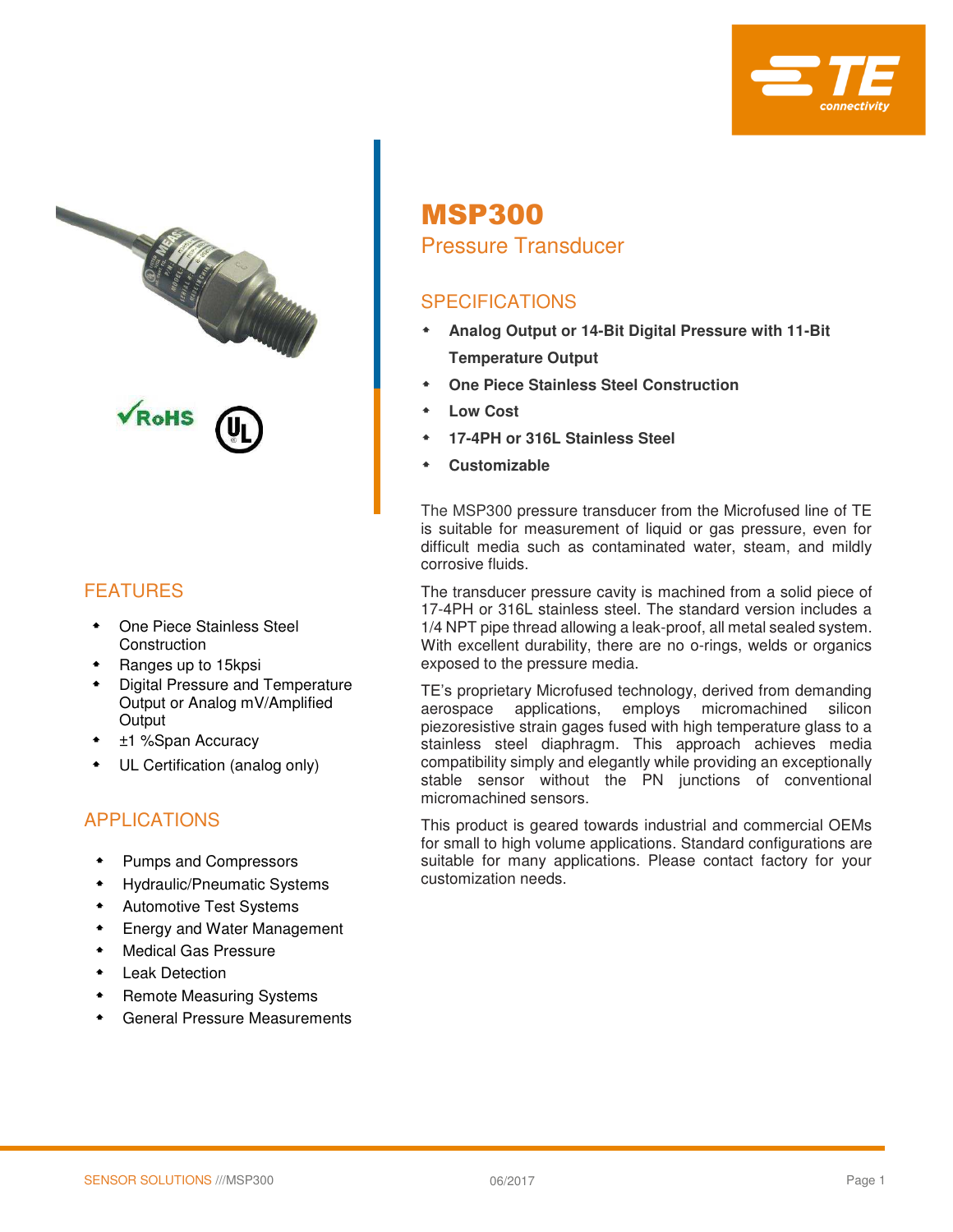#### STANDARD RANGES (ALL INTERMEDIATE RANGES ARE STANDARD)

| Range (psi)  | Range (Bar) | Gage/Compound   |
|--------------|-------------|-----------------|
| 0 to 100     | 0 to 007    | $\bullet$       |
| 0 to 200     | 0 to 010    | ٠               |
| 0 to 300     | 0 to 020    | $\blacklozenge$ |
| 0 to 500     | 0 to 035    | ٠               |
| $0$ to $01k$ | 0 to 070    | $\bullet$       |
| 0 to 03k     | 0 to 200    | ٠               |
| 0 to 05k     | 0 to 350    | $\bullet$       |
| 0 to 10k     | 0 to 700    | $\bullet$       |
| 0 to 15k     | 0 to 01k    | $\bullet$       |

#### PERFORMANCE SPECIFICATIONS (ANALOG)

#### **Supply Voltage: 5.0V, Ambient Temperature: 25°C (unless otherwise specified)**

| <b>PARAMETERS</b>                                                             | <b>MIN</b>                     | <b>TYP</b> | <b>MAX</b>                                     | <b>UNITS</b>                                                            | <b>NOTES</b>       |
|-------------------------------------------------------------------------------|--------------------------------|------------|------------------------------------------------|-------------------------------------------------------------------------|--------------------|
| Pressure Accuracy (RSS combined Non Linearity,<br>Hysteresis & Repeatability) | $-1$                           |            | 1                                              | %Span                                                                   | <b>BFSL @ 25°C</b> |
| <b>Pressure Cycles</b>                                                        | $1.00E + 6$                    |            |                                                | 0~F.S. Cycles                                                           |                    |
| <b>Proof Pressure</b>                                                         | 2X                             |            |                                                | Rated                                                                   |                    |
| <b>Burst Pressure</b>                                                         | 5X                             |            |                                                | Rated                                                                   |                    |
| Isolation, Body to Any Lead                                                   | 50                             |            |                                                | $M\Omega$                                                               | @ 250Vdc           |
| Long Term Stability (1 year)                                                  | $-0.25$                        |            | 0.25                                           | %Span                                                                   |                    |
| Zero Thermal Error                                                            | $-2.0$                         |            | 2.0                                            | %Span                                                                   | Over comp. temp    |
| Span Thermal Error                                                            | $-2.0$                         |            | 2.0                                            | %Span                                                                   | Over comp. temp    |
| Zero Offset (mV Output)                                                       | $-3.0$                         |            | 3.0                                            | %Span                                                                   | @ 25°C             |
| Zero Offset (V Output)                                                        | $-2.0$                         |            | 2.0                                            | %Span                                                                   | @ 25°C             |
| Span Tolerance                                                                | $-2.0$                         |            | 2.0                                            | %Span                                                                   | @ 25°C             |
| <b>Compensated Temperature</b>                                                | 0                              |            | 55                                             | °C                                                                      |                    |
| <b>Operating Temperature</b>                                                  | $-20$                          |            | $+85$                                          | $^{\circ}$ C                                                            |                    |
| Storage Temperature                                                           | $-40$                          |            | $+85$                                          | °C                                                                      |                    |
| Load Resistance $(R_L, mV$ Output)                                            | $\mathbf{1}$                   |            |                                                | $M\Omega$                                                               |                    |
| Load Resistance (RL, V Output)                                                | 5                              |            |                                                | KΩ                                                                      |                    |
| Response Time                                                                 |                                | 1          |                                                | ms                                                                      |                    |
| <b>Bandwidth</b>                                                              | DC to 1KHz (typical)           |            |                                                |                                                                         |                    |
| Shock                                                                         |                                |            |                                                | 50g, 11 msec Half Sine Shock per MIL-STD-202G, Method 213B, Condition A |                    |
| Vibration                                                                     |                                |            | ±20g, MIL-STD-810C, Procedure 514.2-2, Curve L |                                                                         |                    |
| Wetted Material (except elastomer seal)                                       | 17-4PH or 316L Stainless Steel |            |                                                |                                                                         |                    |
|                                                                               |                                |            |                                                |                                                                         |                    |

**For custom configurations, consult factory.**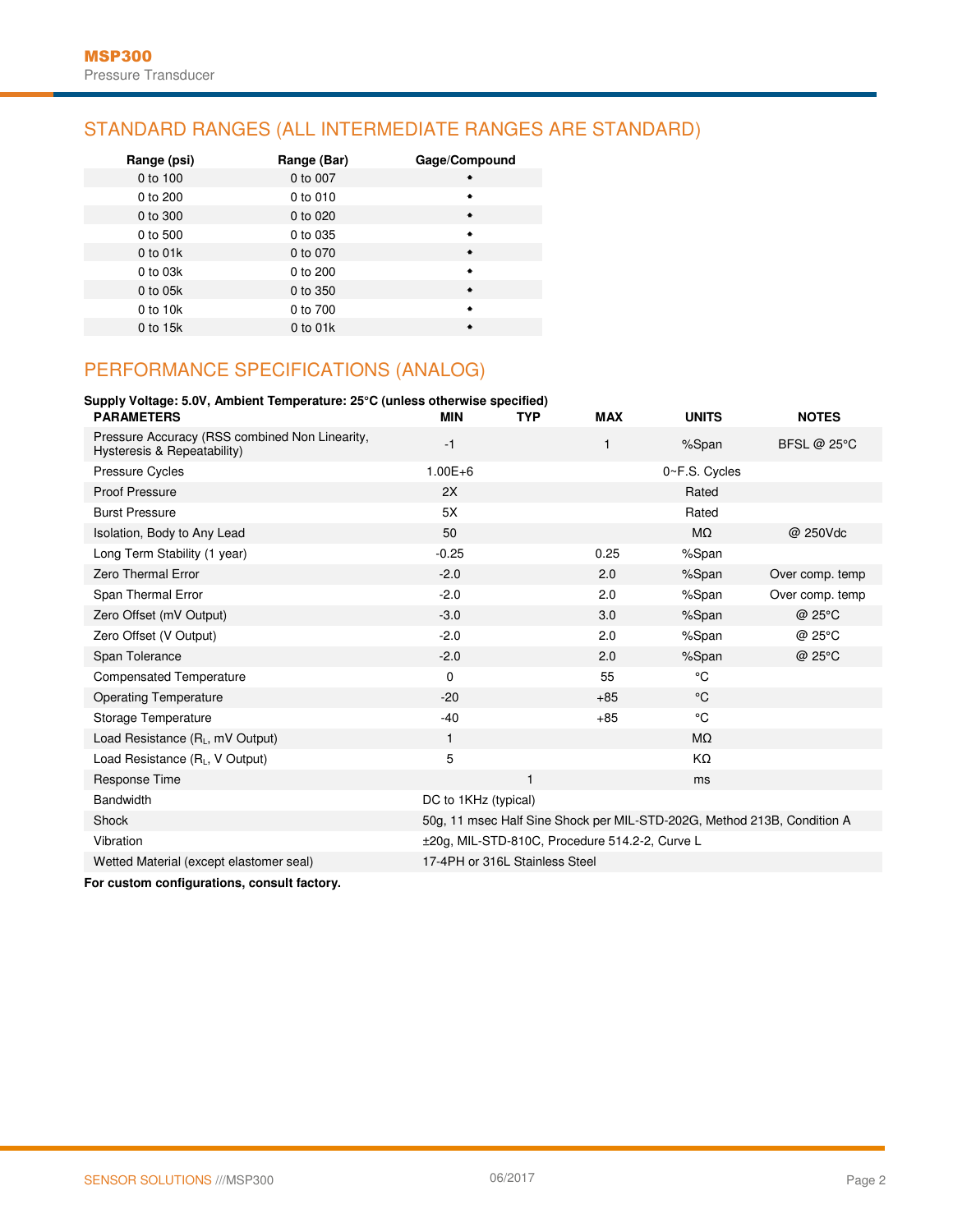### PERFORMANCE SPECIFICATIONS (DIGITAL)

| Supply Voltage: 3.3V, Ambient Temperature: 25°C (unless otherwise specified)  |             |                                |                                                |                                                                         |                    |  |  |  |  |  |  |
|-------------------------------------------------------------------------------|-------------|--------------------------------|------------------------------------------------|-------------------------------------------------------------------------|--------------------|--|--|--|--|--|--|
| <b>PARAMETERS</b>                                                             | <b>MIN</b>  | <b>TYP</b>                     | <b>MAX</b>                                     | <b>UNITS</b>                                                            | <b>NOTES</b>       |  |  |  |  |  |  |
| Supply Voltage                                                                | 2.7         |                                | 5.0                                            | <b>Vdc</b>                                                              |                    |  |  |  |  |  |  |
| Output at Zero Pressure                                                       | 720         | 1000                           | 1280                                           | Count                                                                   |                    |  |  |  |  |  |  |
| Output at FS Pressure                                                         | 14720       | 15000                          | 15280                                          | Count                                                                   |                    |  |  |  |  |  |  |
| <b>Current Consumption</b>                                                    |             |                                | 3.5                                            | mA                                                                      |                    |  |  |  |  |  |  |
| <b>Proof Pressure</b>                                                         | 2X          |                                |                                                | Rated                                                                   |                    |  |  |  |  |  |  |
| <b>Burst Pressure</b>                                                         | 5X          |                                |                                                | Rated                                                                   |                    |  |  |  |  |  |  |
| Isolation, Body to Any Lead                                                   | 50          |                                |                                                | $M\Omega$                                                               | @ 250Vdc           |  |  |  |  |  |  |
| <b>Pressure Cycles</b>                                                        | $1.00E + 6$ |                                |                                                | 0~F.S. Cycles                                                           |                    |  |  |  |  |  |  |
| Pressure Accuracy (RSS combined Non Linearity,<br>Hysteresis & Repeatability) | $-1$        |                                | $\mathbf{1}$                                   | %Span                                                                   | <b>BFSL @ 25°C</b> |  |  |  |  |  |  |
| <b>Temperature Accuracy</b>                                                   | -3          |                                | 3                                              | °C                                                                      |                    |  |  |  |  |  |  |
| <b>Zero Thermal Error</b>                                                     | $-2.0$      |                                | 2.0                                            | %Span                                                                   | Over comp. temp    |  |  |  |  |  |  |
| Span Thermal Error                                                            | $-2.0$      |                                | 2.0                                            | %Span                                                                   | Over comp. temp    |  |  |  |  |  |  |
| Long Term Stability (1 year)                                                  | $-0.25$     |                                | 0.25                                           | %Span                                                                   | @ 25°C             |  |  |  |  |  |  |
| <b>Compensated Temperature</b>                                                | $\mathbf 0$ |                                | 55                                             | °C                                                                      |                    |  |  |  |  |  |  |
| <b>Compensated Temperature Output</b>                                         | 512         |                                | 1075                                           | Count                                                                   |                    |  |  |  |  |  |  |
| <b>Operating Temperature</b>                                                  | $-20$       |                                | $+85$                                          | °C                                                                      |                    |  |  |  |  |  |  |
| Storage Temperature                                                           | $-40$       |                                | $+85$                                          | °C                                                                      |                    |  |  |  |  |  |  |
| Shock                                                                         |             |                                |                                                | 50g, 11 msec Half Sine Shock per MIL-STD-202G, Method 213B, Condition A |                    |  |  |  |  |  |  |
| Vibration                                                                     |             |                                | ±20g, MIL-STD-810C, Procedure 514.2-2, Curve L |                                                                         |                    |  |  |  |  |  |  |
| Wetted Material (except elastomer seal)                                       |             | 17-4PH or 316L Stainless Steel |                                                |                                                                         |                    |  |  |  |  |  |  |
|                                                                               |             |                                |                                                |                                                                         |                    |  |  |  |  |  |  |

**For custom configurations, consult factory.** 

## **Notes**

Pressure port temperature over compensated temperature range.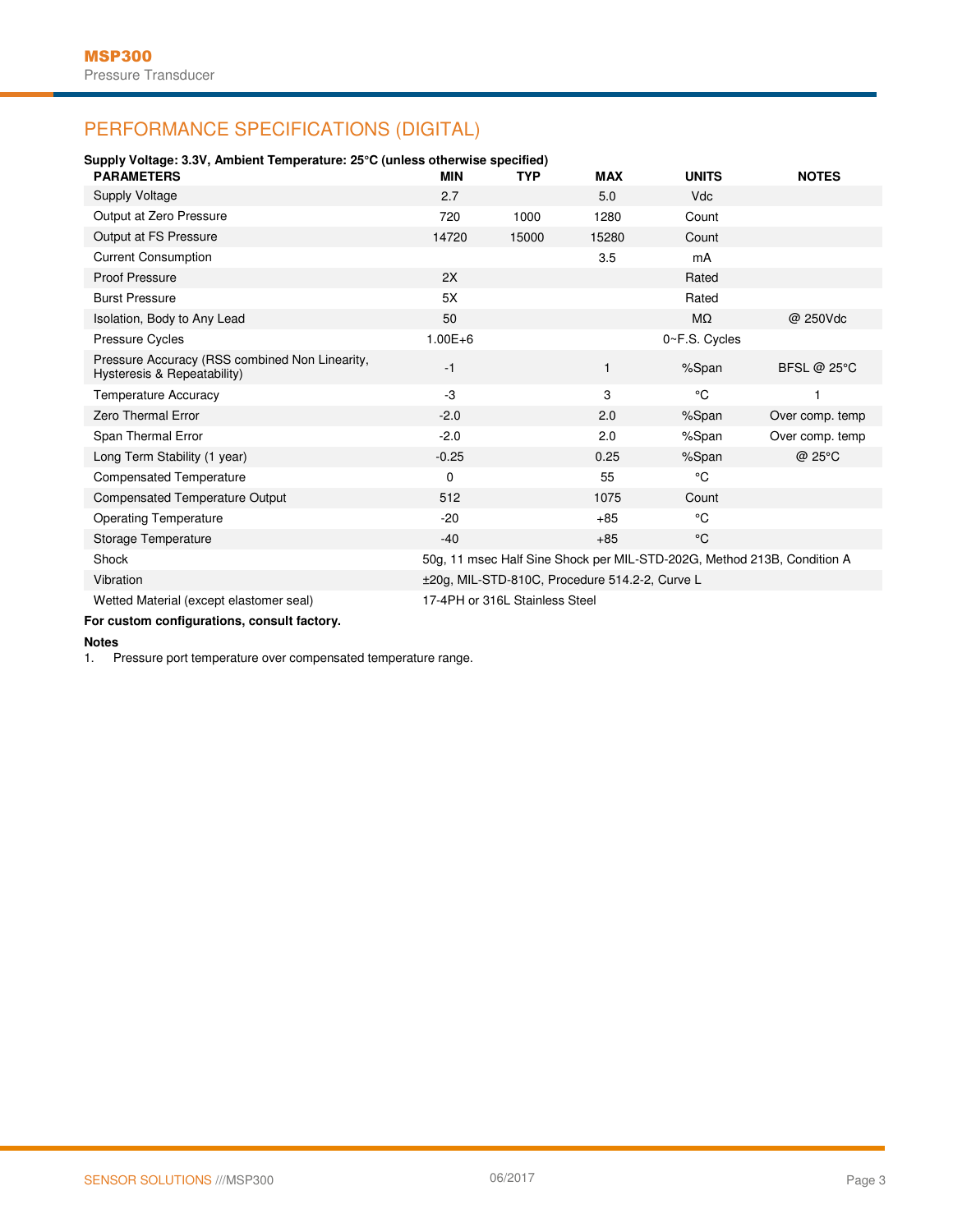#### DIMENSIONS

### 4-WIRE CABLE, PVC, 22AWG FOR ANALOG OUTPUT 4-WIRE CABLE, PVC, 22AWG FOR I'C OUTPUT 5-WIRE CABLE, PVC, 22AWG FOR SPI OUTPUT PRESSURE PORT  $1.6"$ (REF)  $0.78$ 35  $7/8$  Hex DIM C - CONNECTION

| <b>CODE</b>    | <b>PORT</b>                                              | DIM C            |
|----------------|----------------------------------------------------------|------------------|
| $\overline{2}$ | 1/4-19 BSPP                                              | 0.453<br>[11.50] |
| 4              | 7/16-20 UNF-A MALE SAE<br>J514 STRAIGHT THREAD O-        | 0.435            |
|                | RING BUNA-N 70SH-904.<br>ID8.92mm x W1.83mm              | [11.05]          |
| 5              | 1/4-18 NPT                                               | 0.596<br>[15.14] |
| 6              | 1/8-27 NPT                                               | 0.475<br>[12.06] |
| Е              | 1/4-19 BSPT                                              | 0.50<br>[12.70]  |
| F              | 1/4-19 BSPP FEMALE                                       | 0.70<br>[17.78]  |
| Κ              | 1/8-27 NPT FEMALE                                        | 0.70<br>[17.78]  |
| P              | 7/16-20 UNF-2A FEMALE SAE<br><b>J514 STRAIGHT THREAD</b> | 0.689            |
|                | WITH INTEGRAL VALVE<br><b>DEPRESSOR</b>                  | [17.50]          |
| Q              | $M10 \times 1.0$ mm                                      | 0.42<br>[10.67]  |
| S              | M <sub>12</sub> x 1.5 mm                                 | 0.53<br>[13.46]  |
| U              | G/14 DIN 3852 FORM E<br>GASKET DIN3869-14 NBR            | 0.547<br>[13.90] |
| W              | M20 x 1.5 mm                                             | 0.702<br>[17.83] |

| <b>CODE</b>  | <b>CONNECTION TYPE</b> |
|--------------|------------------------|
|              | CABLE 2 FT             |
| $\mathbf{2}$ | CABLE 4 FT             |
| 3            | CABLE 10 FT            |
| м            | CABLE 1 M              |
| N            | CABLE 2 M              |
| P            | CABLE 5 M              |
| R            | CABLE 10 M             |

### OUTPUT (ANALOG)

| Code | Output       | Supply      | Ratiometricity | Red        | <b>Black</b> | Green   | White   |
|------|--------------|-------------|----------------|------------|--------------|---------|---------|
|      | $0 - 50$ mV  | 5V          | Yes            | $+$ Supply | -Supply      | +Output | -Output |
| 2    | $0 - 100$ mV | 5V          | Yes            | $+$ Supply | -Supply      | +Output | -Output |
| 3    | $0.5 - 4.5V$ | $5 + 0.25V$ | Yes            | $+$ Supply | Common       | Cut Off | +Output |
| 4    | $-5V$        | $10 - 30V$  | No             | $+$ Supply | Common       | Cut Off | +Output |
| 5    | $4 - 20mA$   | $9 - 30V$   | No             | $+$ Supply | -Supply      | Cut Off | Cut Off |

#### OUTPUT (DIGITAL)

| Code | Output | Supply       | Red     | <b>Black</b> | Green       | White | Yellow |
|------|--------|--------------|---------|--------------|-------------|-------|--------|
|      |        | $2.7 - 5.0V$ | +Supply | -Supply      | SCL         | SDA   | $\sim$ |
| -S   | SPI    | $2.7 - 5.0V$ | +Supply | -Supply      | <b>SCLK</b> | MISC  | SS     |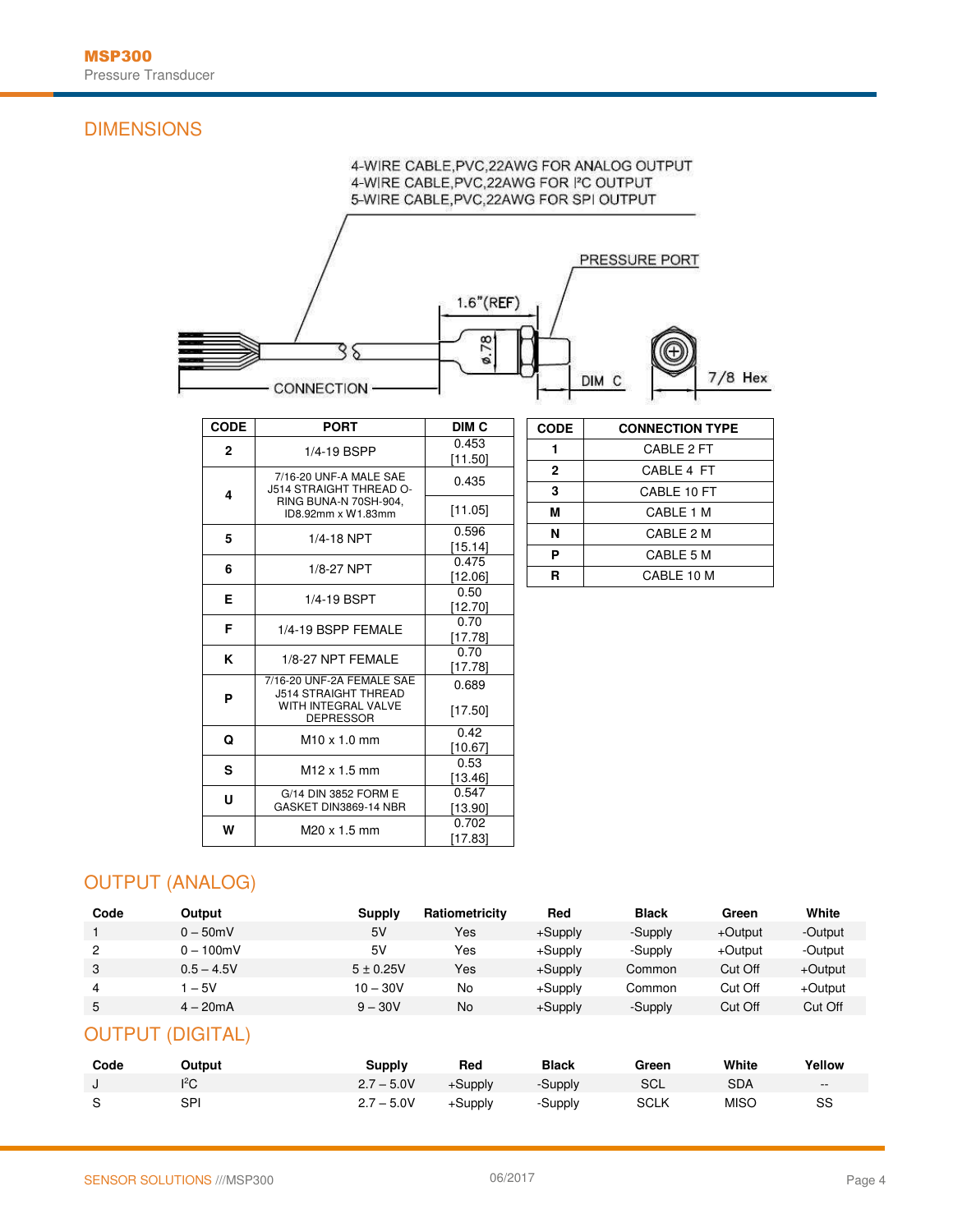#### PRESSURE OUTPUT

| % OUTPUT | DIGITAL COUNTS (DECIMAL) | DIGITAL COUNTS (HEX) |  |  |  |  |
|----------|--------------------------|----------------------|--|--|--|--|
| 0%       | 1000                     | 3E8<br>$0 \times$    |  |  |  |  |
| 5%       | 1700                     | 6A4<br>$0 \times$    |  |  |  |  |
| 10%      | 2400                     | $0 \times$<br>960    |  |  |  |  |
| 50%      | 8000                     | $0 \times$<br>1F40   |  |  |  |  |
| 90%      | 13600                    | 3520<br>$0 \times$   |  |  |  |  |
| 95%      | 14300                    | 37DC<br>$0 \times$   |  |  |  |  |
| 100%     | 15000                    | 3A98<br>$0 \times$   |  |  |  |  |

#### SENSOR OUTPUT AT SIGNIFICANT PERCENTAGES



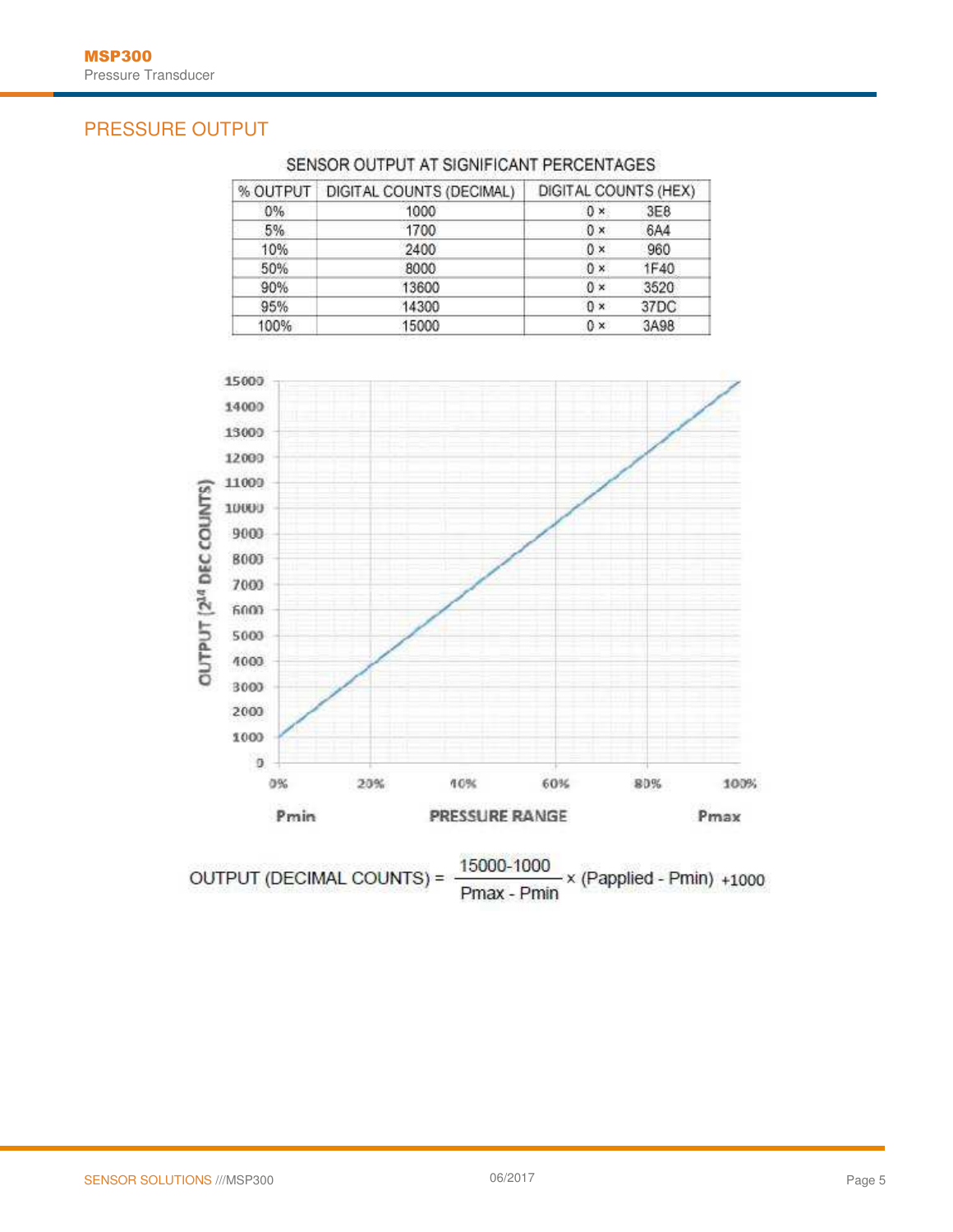### TEMPERATURE OUTPUT

| OUTPUT °C | DIGITAL COUNTS (DECIMAL) | DIGITAL COUNTS (HEX) |
|-----------|--------------------------|----------------------|
|           | 512                      | $0 \times 200$       |
| 10        | 614                      | $1 \times 266$       |
| 25        | 767                      | $2 \times 2FF$       |
| 40        | 921                      | $3 \times 399$       |
| 55        | 1075                     | $4 \times 433$       |

#### TEMPERATURE OUTPUT